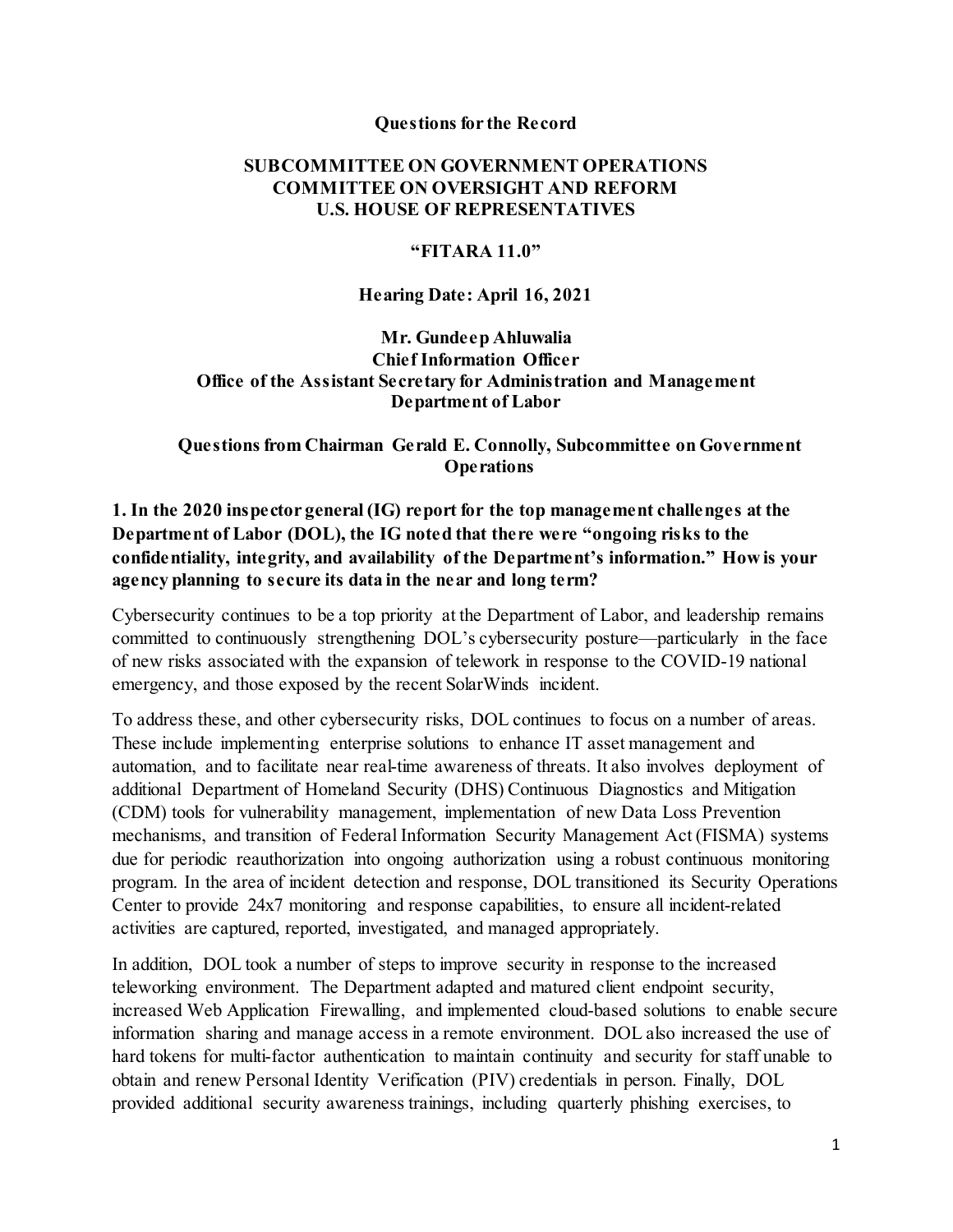address increased cybersecurity risks faced by remote users. These measures allowed DOL to seamlessly shift 95% of agency staff to telework, with uninterrupted delivery, while keeping cybersecurity a top priority.

Looking ahead, DOL will continue to focus on strengthening its cybersecurity management functions. The Department intends to: 1) continue to leverage the National Institute of Standards and Technology (NIST) standards and publications to guide its cybersecurity program; 2) mature information security monitoring and protection capabilities across the enterprise to improve cybersecurity efficiency and shorten cyber incident response times, making use of the DHS CDM program wherever appropriate; 3) complete the Department's Security Operations Center (SOC) modernization project as required by Executive Order 13800; 4) secure the Department's IT supply chain as directed in the Strengthening and Enhancing Cyber-capabilities by Utilizing Risk Exposure (SECURE) Technology Act; 5) transition our information security architecture to incorporate a zero-trust approach; and 6) continue to address identified deficiencies to ensure that DOL meets the Cybersecurity CAP Goals in the President's Management Agenda (PMA), and improve the FISMA maturity level. These enhancements will allow the Department to anticipate and mitigate risk, and stay ahead of the evolving threat landscape.

# **2. Are there any particular changes you would recommend that Congress consider as part of the Federal Information Security Management Act reform efforts and for possible inclusion in a future Federal Information Technology Acquisition Reform Act scorecard?**

FISMA has focused leadership attention on cybersecurity, and helped drive DOL's information security improvements. In part due to FISMA, DOL now has, among other things, a 24x7 staffed Security Operations Center, a robust anti-phishing awareness program, and is moving systems to ongoing authorization. Provided the FISMA metrics continue to adjust to stay current with what is important for agency cybersecurity, we see FISMA continuing to be an important tool for cyber improvement.

One possible area for reform would be to change the annual Inspector General assessment requirement to every other year. This would afford agencies (and their OIGs) time to focus on addressing the control weaknesses identified in the biannual assessments. The Committee could also consider evaluating supply chain risk management practices as a component of cybersecurity.

## **3. What is your agency doing to implement the supply chain risk management practices outlined in the December 2020 Government Accountability Office report (GAO-21-171)?**

The security, resiliency, and trust in the information and communications technology (ICT) supply chain is a major area of concern. The recent SolarWinds incidents – while not resulting in any compromise to DOL networks or data – was a clear wake-up call to these risks. DOL is addressing this by A) taking actions on a Departmental level by performing risk analysis on technology proposed for use in the environment and including appropriate cybersecurity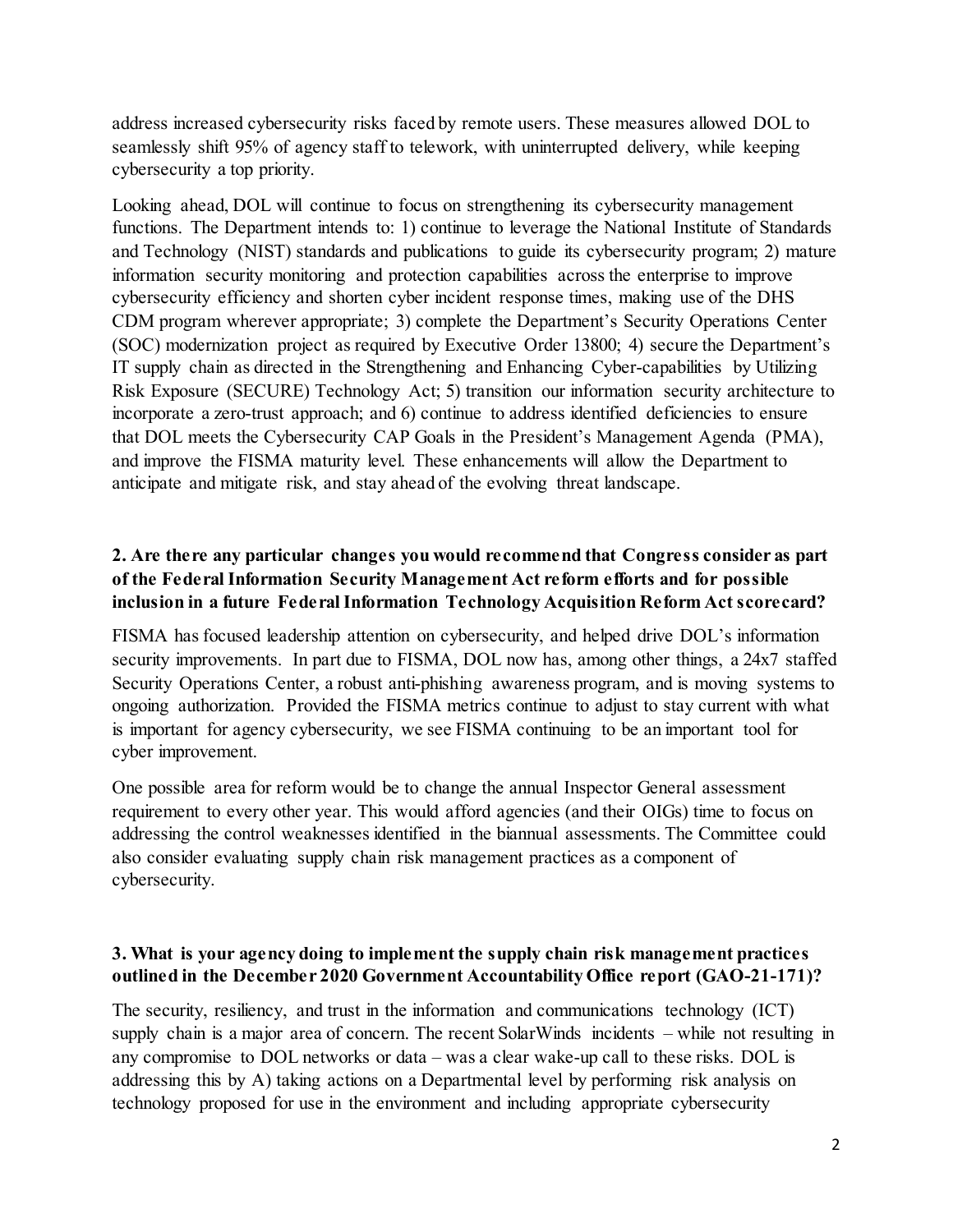provisions into contracts for IT goods and services; B) engaging with the DHS Cybersecurity and Infrastructure Security Agency (CISA) and the broader Federal community on government-wide approaches to cyber supply-chain risk management as a coordinated Federal approach to supply chain risk management is vital to success; and C) prioritizing the recruitment and hiring of experienced cyber professionals to manage the Department's IT programs and responsibilities.

## **4. Has DOL fully implemented the 21st Century IDEA Act (Public Law No: 115-336)? What barriers has DOL faced in implementing this law and modernizing its digital services?**

In the 2020 report on the IDEA Act, DOL detailed four initiatives demonstrating how it is implementing the IDEA Act and modernizing digital services: two from High Impact Service Providers, the Occupational Safety and Health Administration (OSHA) and the Office of Workers' Compensation Programs (OWCP); and two DOL-wide initiatives.

DOL is pleased to report that it is on schedule with all 4 initiatives, and interim roll-outs are already improving the experience of its public customers. Specifically:

1. OSHA is creating a new portal to administer a program in which management, labor, and OSHA can collaborate on efforts to promote worksite safety and health, by providing a centralized source for applications and self-evaluations. This portal is scheduled to be made available to the public during fiscal year (FY) 2021.

2. OWCP is updating a portal which implements digital claim filing. With this modernization, claimants can access their claim status page, including both medical and pharmacy billing information. This portal is on schedule for full release by the end of calendar year 2021. The only barrier faced was a shortage of programmers who were diverted for COVID response measures.

3. The OneWeb@DOL Initiative ended on September 30, 2020 with 22 DOL agency websites modernized and moved to a web content management system. Completion of the project required migrating more than 225,000 web pages and files to the new web platform.

4. DOL has committed to extensive digitization of forms which are available on publicfacing websites, with a focus on web design capabilities as described in Section 508 of the Rehabilitation Act of 1973 as defined by the US Access Board. Every public facing form or page must go through an internal accessibility clearance process, and staff training on Section 508 compliance is offered continually under the auspices of the Branch of Quality Assurance within DOL.

In addition, driven by DOL's Information Technology Modernization Strategy, the Department is aggressively digitizing documents and signatures across the enterprise. The Branch of IT Policy Development & Management is dedicated to the implementation of the Paperwork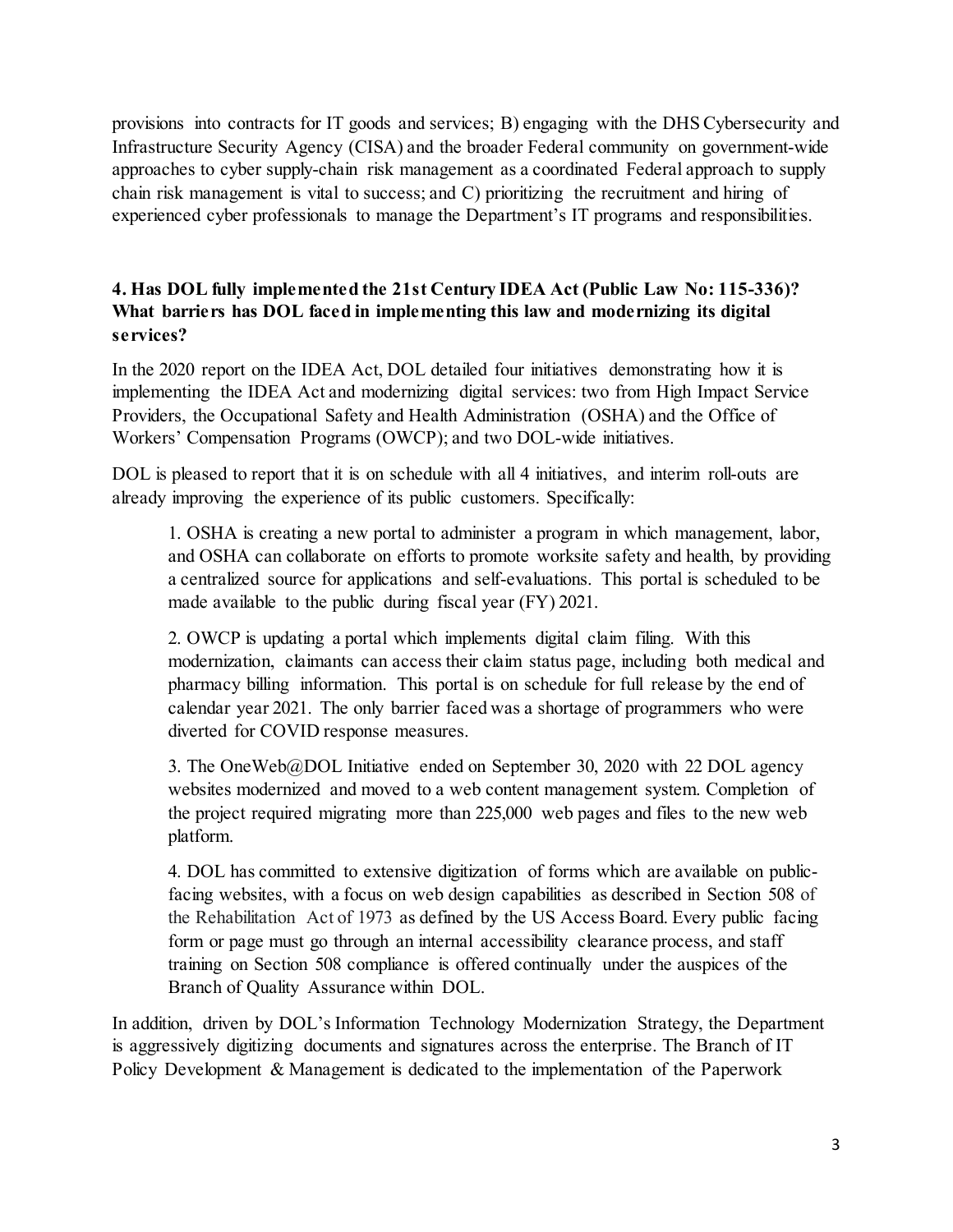Reduction Act of 1995. The resources available for digitization remain a top challenge for the Department.

## **5. Now that the Software Licensing metric has been retired, what are the next steps the Subcommittee should consider to ensure agencies are effectively using software license inventories to make cost-effective decisions?**

The Subcommittee could document and disseminate best practices with regard to software licensing decision making. This would allow agencies to benchmark their practices and processes to ensure they are optimizing their software license purchases.

## **6. DOL received an "A" on the metric regarding the transition from Networx to Enterprise Infrastructure Solutions. Can you explain what actions DOL has taken that have helped make this transition so successful? How is DOL using this transition to modernize its communications infrastructure?**

DOL is leveraging the efficiencies afforded by this new contract to modernize the architecture, capacity, and flexibility of its Wide Area Network (WAN) across the nation. DOL spent time at the beginning of the transition initiative determining how to efficiently compete and award services including how to manage the transition to meet or exceed GSA established deadlines. In advance of the Enterprise Infrastructure Solutions (EIS) transition, DOL successfully migrated approximately 300 office locations to the Department's enterprise Unified Communications platform. The new network-based phone service enabled DOL to converge its data and voice capabilities, resulting in a significant reduction in the amount of telecommunication services needing to be transitioned and allowing for an acceleration of the transition schedule. The Unified Communications platform is less expensive to maintain and more flexible in response to evolving office staffing patterns, and was therefore critical in enabling the Department to seamlessly transition to a maximum telework posture during the pandemic. The new EIS contracts will help DOL to continue to implement Unified Communications at sites still requiring modernization as well as improve cost control and mission productivity through improved network connectivity and scalability based on need. As a result, DOL is prepared for the network demands of the future, especially in the post-pandemic world where site demand will change.

## **7. How has DOL used the General Services Administration Application Rationalization Playbook when developing strategies to modernize high value assets or core mission applications?**

While GSA's Application Rationalization Playbook is a good resource for modernization recommendations and best practices, it was not specifically leveraged as part of DOL's modernization efforts. However, the process in use at DOL aligns with the Playbook. DOL